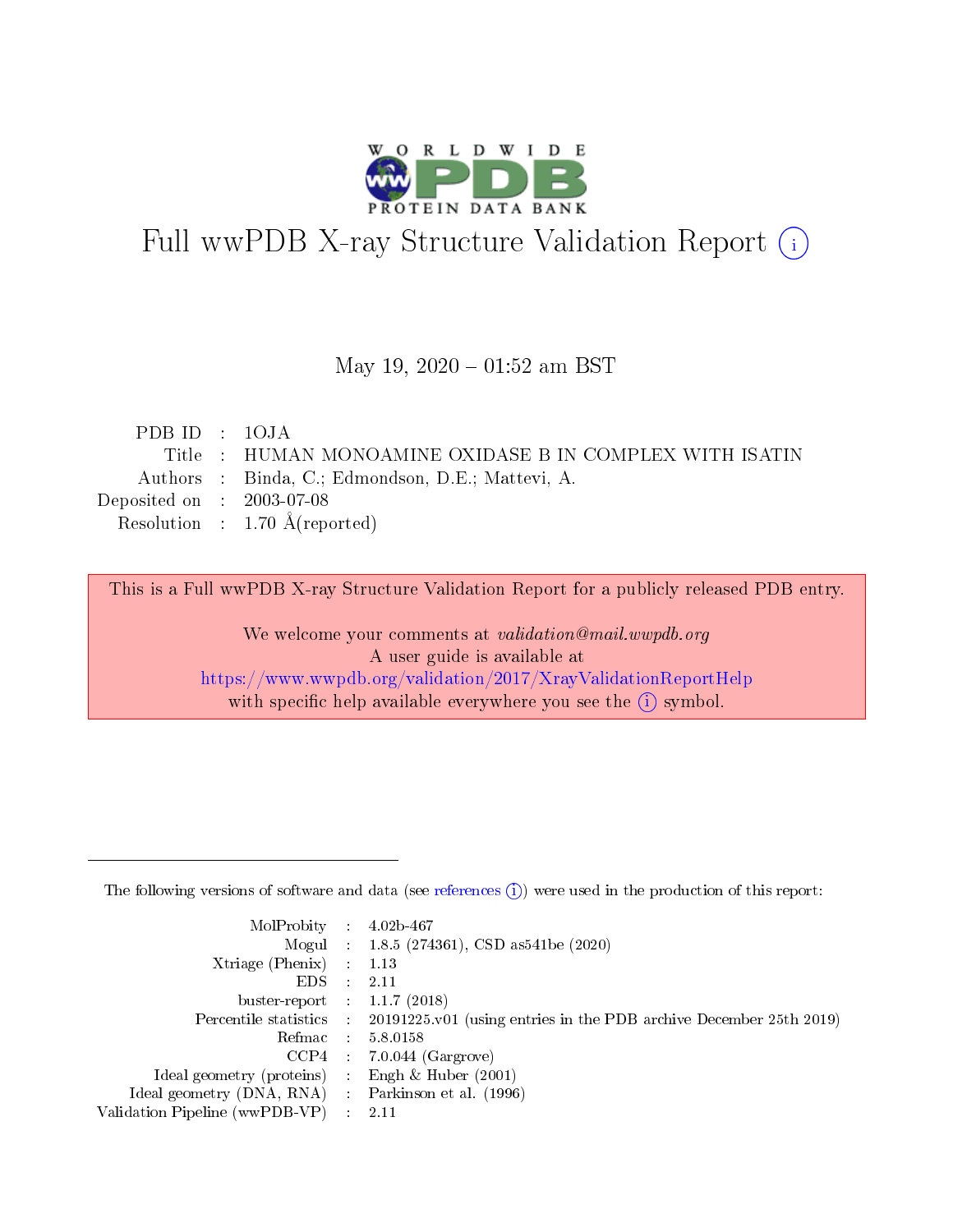# 1 [O](https://www.wwpdb.org/validation/2017/XrayValidationReportHelp#overall_quality)verall quality at a glance  $(i)$

The following experimental techniques were used to determine the structure: X-RAY DIFFRACTION

The reported resolution of this entry is 1.70 Å.

Percentile scores (ranging between 0-100) for global validation metrics of the entry are shown in the following graphic. The table shows the number of entries on which the scores are based.



| Metric                | Whole archive<br>$(\#\text{Entries})$ | Similar resolution<br>$(\#\text{Entries},\,\text{resolution}\,\,\text{range}(\textup{\AA}))$ |
|-----------------------|---------------------------------------|----------------------------------------------------------------------------------------------|
| $R_{free}$            | 130704                                | $4298(1.70-1.70)$                                                                            |
| Clashscore            | 141614                                | $4695(1.70-1.70)$                                                                            |
| Ramachandran outliers | 138981                                | $\overline{4610}(1.70-1.70)$                                                                 |
| Sidechain outliers    | 138945                                | $4610(1.70-1.70)$                                                                            |
| RSRZ outliers         | 127900                                | $4222(1.70-1.70)$                                                                            |

The table below summarises the geometric issues observed across the polymeric chains and their fit to the electron density. The red, orange, yellow and green segments on the lower bar indicate the fraction of residues that contain outliers for  $>=3, 2, 1$  and 0 types of geometric quality criteria respectively. A grey segment represents the fraction of residues that are not modelled. The numeric value for each fraction is indicated below the corresponding segment, with a dot representing fractions  $\epsilon=5\%$  The upper red bar (where present) indicates the fraction of residues that have poor fit to the electron density. The numeric value is given above the bar.

| Mol | Chain | $\vert$ Length | Quality of chain |                 |
|-----|-------|----------------|------------------|-----------------|
|     |       | 520            | 3%<br>91%        |                 |
|     |       | $520\,$        | 3%<br>90%        | $5\% \cdot 5\%$ |

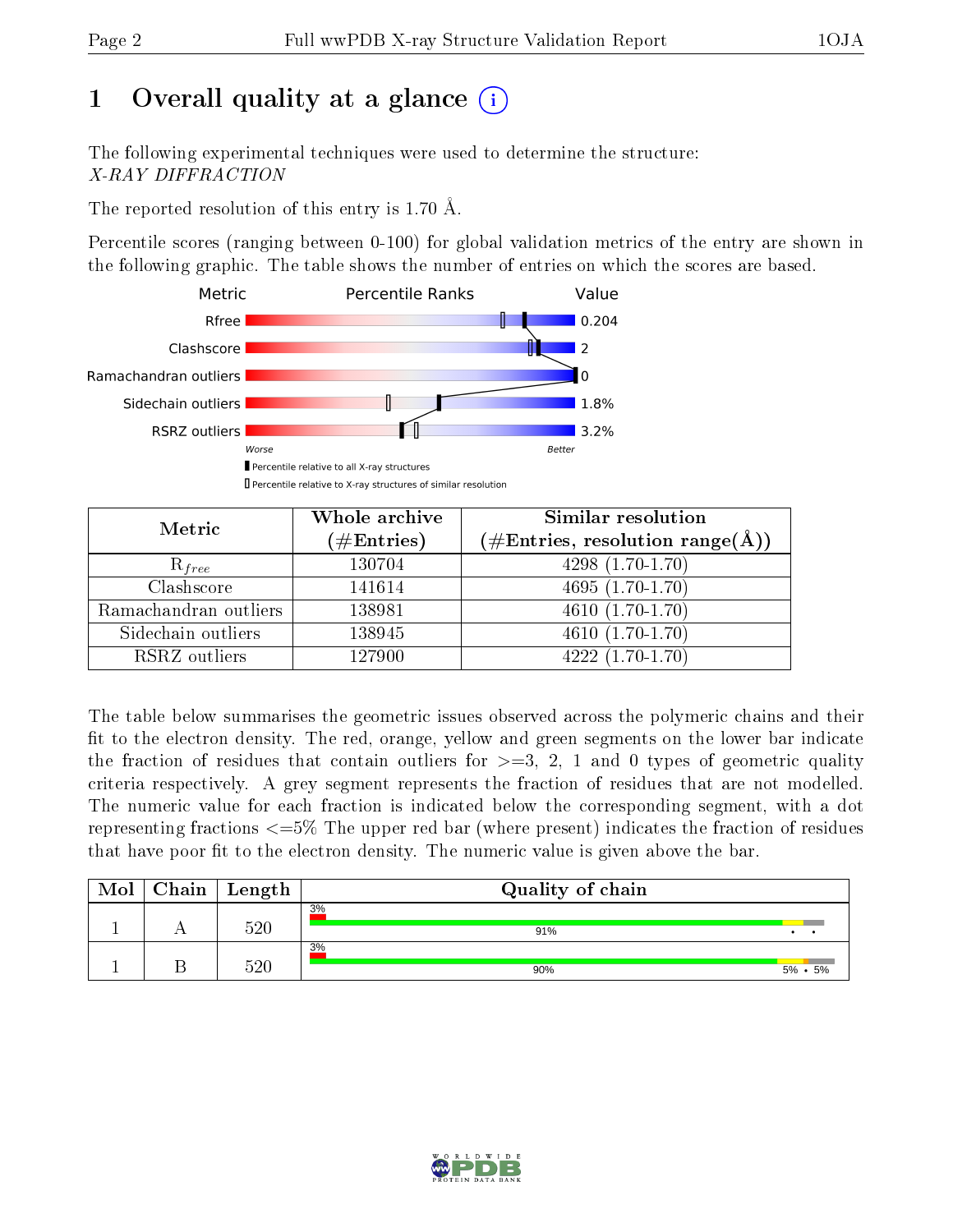# 2 Entry composition (i)

There are 4 unique types of molecules in this entry. The entry contains 8699 atoms, of which 0 are hydrogens and 0 are deuteriums.

In the tables below, the ZeroOcc column contains the number of atoms modelled with zero occupancy, the AltConf column contains the number of residues with at least one atom in alternate conformation and the Trace column contains the number of residues modelled with at most 2 atoms.

Molecule 1 is a protein called AMINE OXIDASE [FLAVIN-CONTAINING] B.

| Mol | Chain   Residues | Atoms |                 |   |  | $\rm{ZeroOcc}$   AltConf   Trace |  |  |
|-----|------------------|-------|-----------------|---|--|----------------------------------|--|--|
|     | 499              | Total | C N             |   |  |                                  |  |  |
|     |                  | 3971  | 2538 681 728 24 |   |  |                                  |  |  |
|     | 494              | Total | $\sim$ C $\sim$ | N |  |                                  |  |  |
|     |                  | 3940  | 2519 676 721 24 |   |  |                                  |  |  |

• Molecule 2 is FLAVIN-ADENINE DINUCLEOTIDE (three-letter code: FAD) (formula:  $C_{27}H_{33}N_9O_{15}P_2$ .



|  | Mol   Chain   Residues | Atoms         |  |  |  | $ZeroOcc \mid AltConf \mid$ |  |  |
|--|------------------------|---------------|--|--|--|-----------------------------|--|--|
|  |                        | Total C N O P |  |  |  |                             |  |  |
|  |                        | 53 27 9 15 2  |  |  |  |                             |  |  |
|  |                        | Total C N O P |  |  |  |                             |  |  |
|  |                        | 53 27 9 15 2  |  |  |  |                             |  |  |

• Molecule 3 is ISATIN (three-letter code: ISN) (formula:  $C_8H_5NO_2$ ).

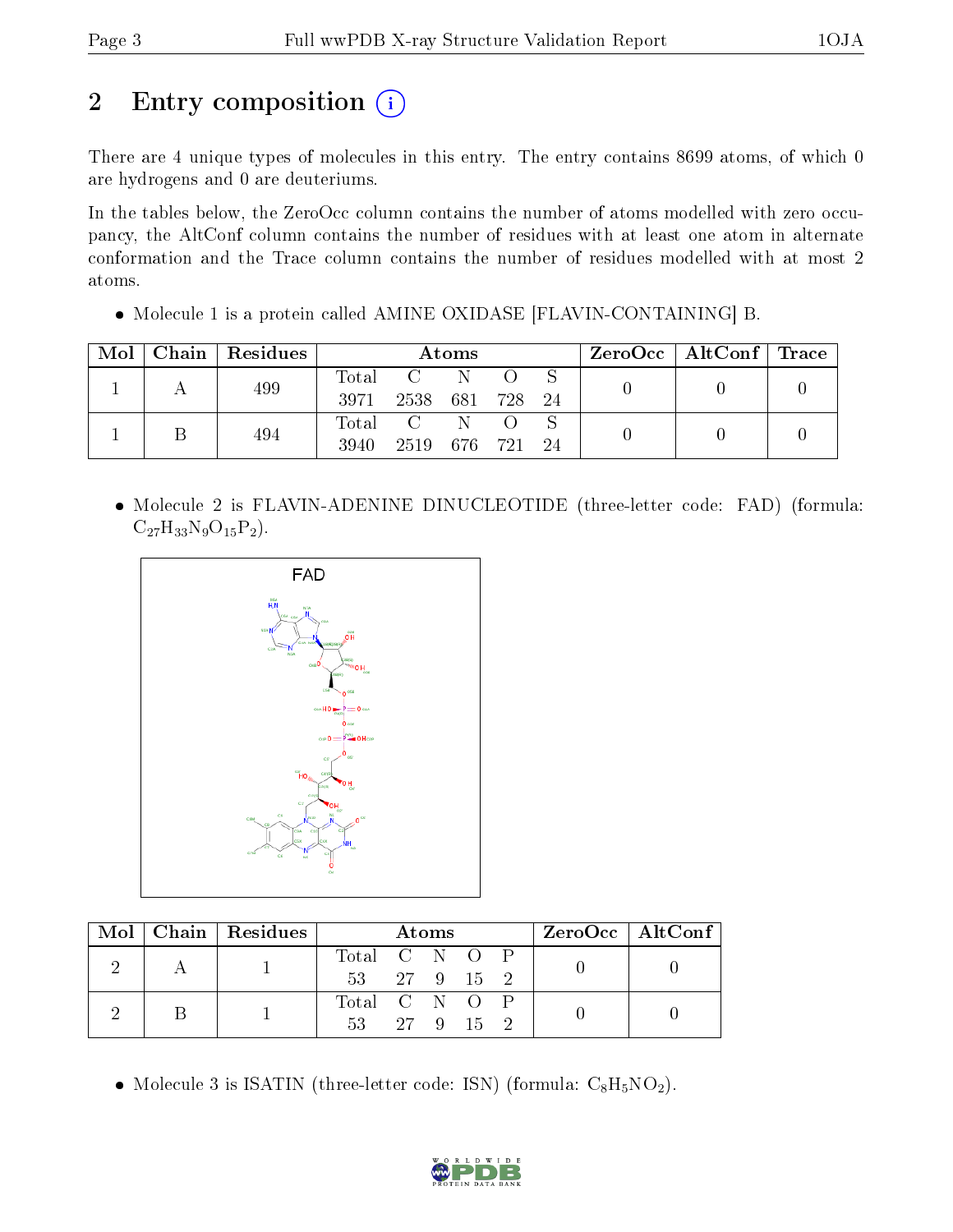

|  | $\text{Mol}$   Chain   Residues | Atoms                                    |  |       |  | $ZeroOcc \   \$ AltConf |
|--|---------------------------------|------------------------------------------|--|-------|--|-------------------------|
|  |                                 | Total $C \tN \tO$<br>$11 \t 8 \t 1 \t 2$ |  |       |  |                         |
|  |                                 | Total C N O                              |  | 8 1 2 |  |                         |

• Molecule 4 is water.

|  | Mol   Chain   Residues | Atoms               | $ZeroOcc \mid AltConf \mid$ |
|--|------------------------|---------------------|-----------------------------|
|  | 318                    | Total<br>318 318    |                             |
|  | 342                    | Total<br>342<br>342 |                             |

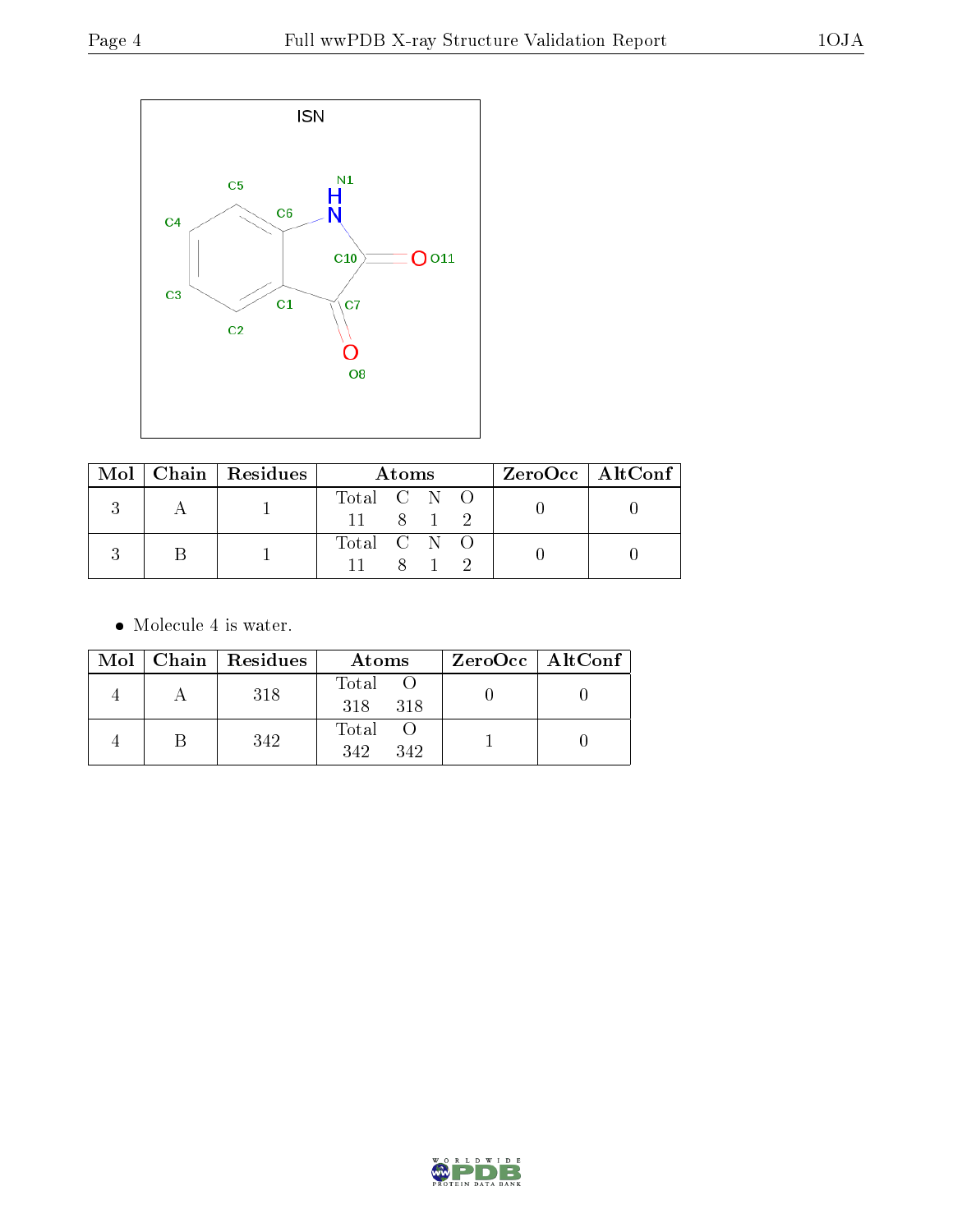# 3 Residue-property plots  $(i)$

These plots are drawn for all protein, RNA and DNA chains in the entry. The first graphic for a chain summarises the proportions of the various outlier classes displayed in the second graphic. The second graphic shows the sequence view annotated by issues in geometry and electron density. Residues are color-coded according to the number of geometric quality criteria for which they contain at least one outlier: green  $= 0$ , yellow  $= 1$ , orange  $= 2$  and red  $= 3$  or more. A red dot above a residue indicates a poor fit to the electron density (RSRZ  $> 2$ ). Stretches of 2 or more consecutive residues without any outlier are shown as a green connector. Residues present in the sample, but not in the model, are shown in grey.



• Molecule 1: AMINE OXIDASE [FLAVIN-CONTAINING] B

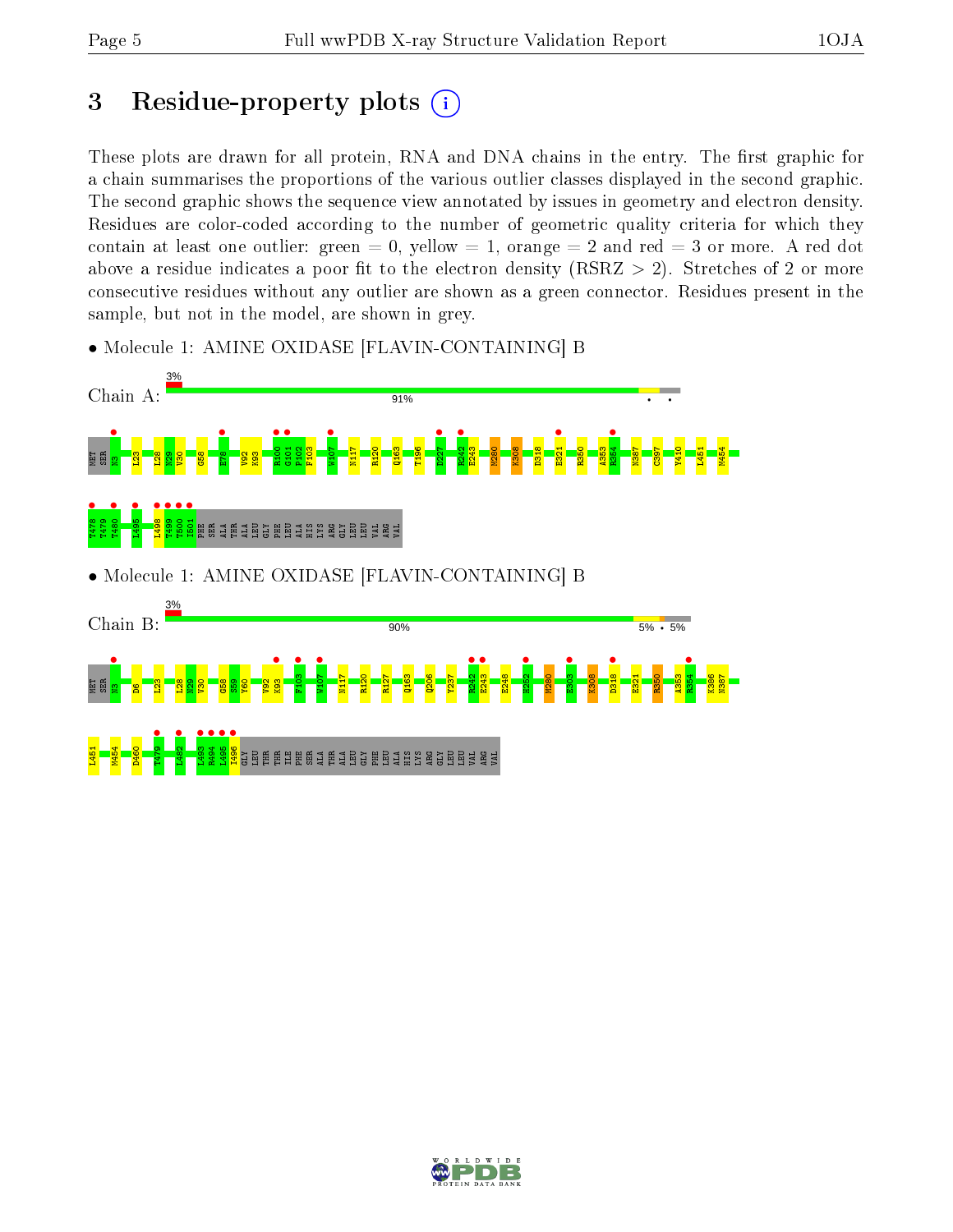# 4 Data and refinement statistics  $(i)$

| Property                                                             | <b>Value</b>                                                                          | Source     |
|----------------------------------------------------------------------|---------------------------------------------------------------------------------------|------------|
| Space group                                                          | C 2 2 2                                                                               | Depositor  |
| Cell constants                                                       | 130.34Å<br>$221.96\text{\AA}$<br>85.97Å                                               |            |
| a, b, c, $\alpha$ , $\beta$ , $\gamma$                               | $90.00^\circ$<br>$90.00^\circ$<br>$90.00^\circ$                                       | Depositor  |
| Resolution $(\AA)$                                                   | 15.00<br>$-1.70$                                                                      | Depositor  |
|                                                                      | 68.28<br>$-1.70$                                                                      | <b>EDS</b> |
| % Data completeness                                                  | $95.0(15.00-1.70)$                                                                    | Depositor  |
| (in resolution range)                                                | $95.0(68.28-1.70)$                                                                    | <b>EDS</b> |
| $R_{merge}$                                                          | 0.08                                                                                  | Depositor  |
| $\mathrm{R}_{sym}$                                                   | (Not available)                                                                       | Depositor  |
| $\frac{1}{\sqrt{I/\sigma(I)}} > 1$                                   | 1.13 (at $1.70\text{\AA})$                                                            | Xtriage    |
| Refinement program                                                   | <b>REFMAC</b>                                                                         | Depositor  |
|                                                                      | 0.181, 0.204                                                                          | Depositor  |
| $R, R_{free}$                                                        | 0.182<br>0.204<br>$\mathbb{R}^2$                                                      | DCC        |
| $R_{free}$ test set                                                  | 3307 reflections $(2.57\%)$                                                           | wwPDB-VP   |
| Wilson B-factor $(A^2)$                                              | 11.2                                                                                  | Xtriage    |
| Anisotropy                                                           | 0.302                                                                                 | Xtriage    |
| Bulk solvent $k_{sol}(e/\mathring{A}^3)$ , $B_{sol}(\mathring{A}^2)$ | $0.39$ , 46.6                                                                         | <b>EDS</b> |
| L-test for twinning <sup>2</sup>                                     | $< L >$ = 0.50, $< L2$ = 0.33                                                         | Xtriage    |
| Estimated twinning fraction                                          | 0.008 for $1/2^{\ast}h$ -1/2 <sup>*</sup> k,-3/2 <sup>*</sup> h-1/2 <sup>*</sup> k,-1 | Xtriage    |
|                                                                      | 0.012 for $1/2^*h+1/2^*k$ , $3/2^*h-1/2^*k$ , -1                                      |            |
| $F_o, F_c$ correlation                                               | 0.95                                                                                  | <b>EDS</b> |
| Total number of atoms                                                | 8699                                                                                  | wwPDB-VP   |
| Average B, all atoms $(A^2)$                                         | 12.0                                                                                  | wwPDB-VP   |

Xtriage's analysis on translational NCS is as follows: The largest off-origin peak in the Patterson function is  $3.45\%$  of the height of the origin peak. No significant pseudotranslation is detected.

<sup>&</sup>lt;sup>2</sup>Theoretical values of  $\langle |L| \rangle$ ,  $\langle L^2 \rangle$  for acentric reflections are 0.5, 0.333 respectively for untwinned datasets, and 0.375, 0.2 for perfectly twinned datasets.



<span id="page-5-1"></span><span id="page-5-0"></span><sup>1</sup> Intensities estimated from amplitudes.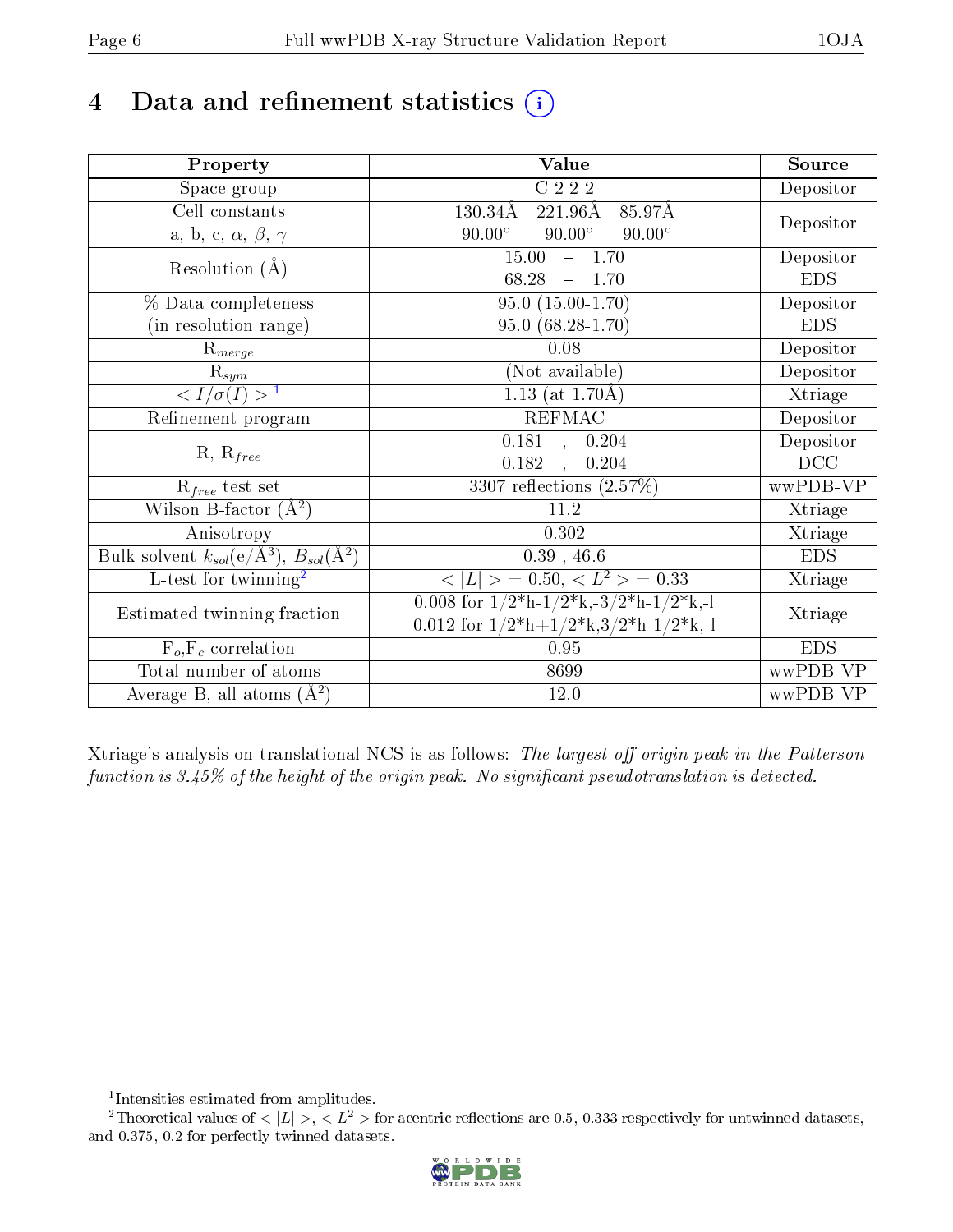# 5 Model quality  $(i)$

## 5.1 Standard geometry  $(i)$

Bond lengths and bond angles in the following residue types are not validated in this section: ISN, FAD

The Z score for a bond length (or angle) is the number of standard deviations the observed value is removed from the expected value. A bond length (or angle) with  $|Z| > 5$  is considered an outlier worth inspection. RMSZ is the root-mean-square of all Z scores of the bond lengths (or angles).

| Mol | Chain |      | <b>Bond lengths</b> | Bond angles |                      |  |
|-----|-------|------|---------------------|-------------|----------------------|--|
|     |       | RMSZ | # $ Z >5$           | RMSZ        | $\# Z  > 5$          |  |
|     |       | 0.51 | 0/4068              | 0.69        | 0/5522               |  |
|     | R     | 0.51 | 0/4037              | 0.70        | $2/5479(0.0\%)$      |  |
| AH  | ΑH    | 0.51 | 0/8105              | 0.70        | $(0.0\%)$<br>2/11001 |  |

There are no bond length outliers.

All (2) bond angle outliers are listed below:

| $\bf{Mol}$ | Chain   Res   Type |     |             | Atoms            |         | Observed( $^{\circ}$ )   Ideal( $^{\circ}$ ) |        |
|------------|--------------------|-----|-------------|------------------|---------|----------------------------------------------|--------|
|            |                    |     | ${\rm ASP}$ | CB-CG-OD2   6.15 |         | 123.83                                       | 118.30 |
|            |                    | 460 | ${\rm ASP}$ | CB-CG-OD2        | $-5.68$ | 123.41                                       | 118.36 |

There are no chirality outliers.

There are no planarity outliers.

## 5.2 Too-close contacts  $\overline{a}$

In the following table, the Non-H and H(model) columns list the number of non-hydrogen atoms and hydrogen atoms in the chain respectively. The H(added) column lists the number of hydrogen atoms added and optimized by MolProbity. The Clashes column lists the number of clashes within the asymmetric unit, whereas Symm-Clashes lists symmetry related clashes.

|  |      | Mol   Chain   Non-H   H(model)   H(added) |      |    | $Clashes$   Symm-Clashes |
|--|------|-------------------------------------------|------|----|--------------------------|
|  | 3971 |                                           | 3967 | 18 |                          |
|  | 3940 |                                           | 3937 | 19 |                          |
|  | 53   |                                           | 29   |    |                          |
|  | 53   |                                           | 29   |    |                          |
|  |      |                                           |      |    |                          |
|  |      |                                           |      |    |                          |
|  | 318  |                                           |      |    |                          |

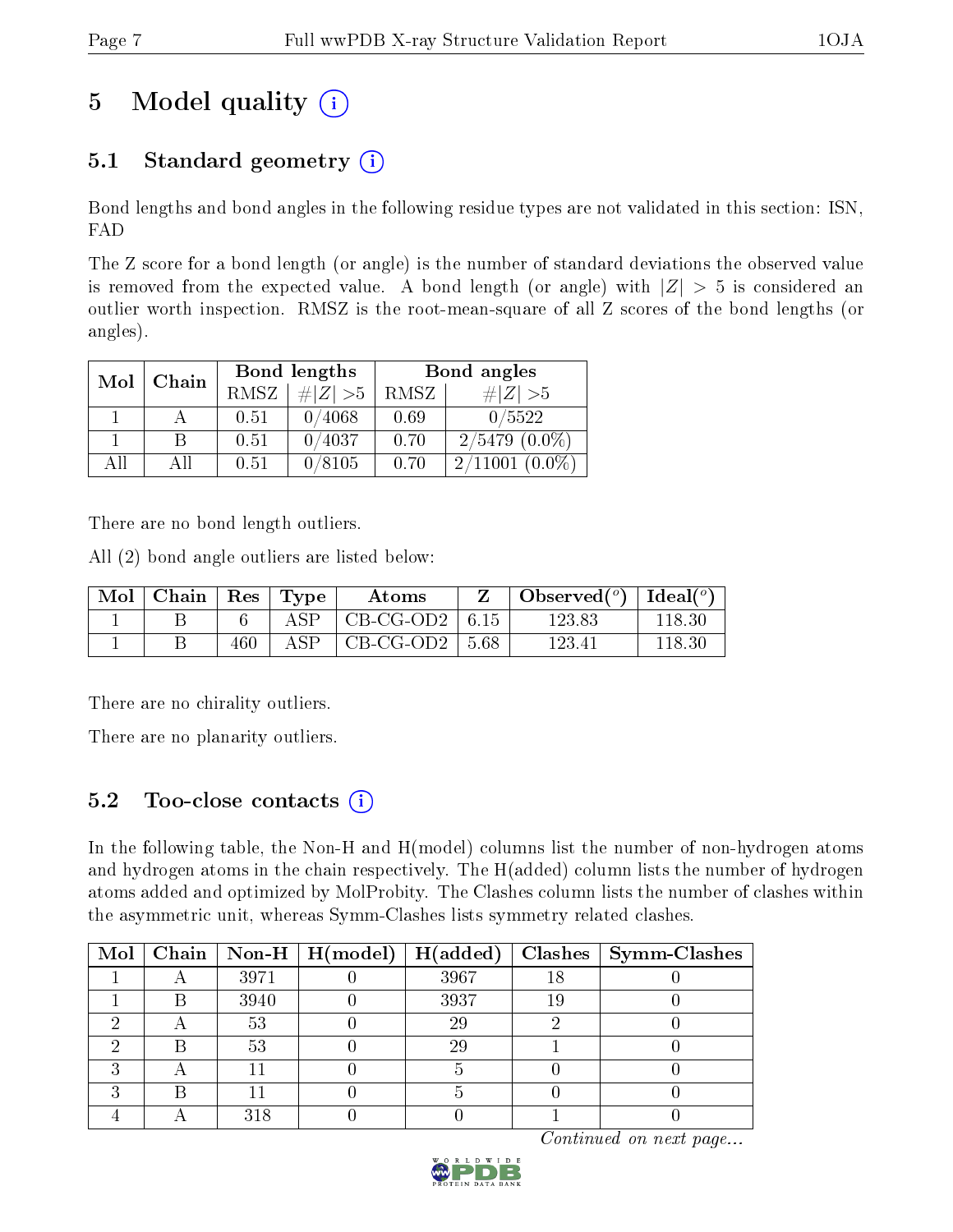Continued from previous page...

| Mol |      |      | Chain   Non-H   H(model)   H(added)   Clashes   Symm-Clashes |
|-----|------|------|--------------------------------------------------------------|
|     |      |      |                                                              |
|     | 3699 | 7079 |                                                              |

The all-atom clashscore is defined as the number of clashes found per 1000 atoms (including hydrogen atoms). The all-atom clashscore for this structure is 2.

All (31) close contacts within the same asymmetric unit are listed below, sorted by their clash magnitude.

| Atom-1              | Atom-2             | Interatomic       | Clash         |  |
|---------------------|--------------------|-------------------|---------------|--|
|                     |                    | distance $(A)$    | overlap $(A)$ |  |
| 1:A:28:LEU:HDI1     | 1: A:454:MET:HE1   | 1.59              | 0.83          |  |
| 1:B:28:LEU:HD11     | 1:B:454:MET:HE1    | 1.63              | 0.81          |  |
| 1:B:117:ASN:HD22    | 1:B:120:ARG:HH21   | 1.29              | 0.80          |  |
| 1:A:117:ASN:HD22    | 1:A:120:ARG:HH21   | 1.32              | 0.76          |  |
| 1:A:353:ALA:HB1     | 1:B:280:MET:HE1    | 1.71              | 0.72          |  |
| 1: A:280:MET:HE1    | 1:B:353:ALA:HB1    | 1.73              | 0.71          |  |
| 1:A:321:GLU:H       | 1:A:321:GLU:CD     | 2.02              | 0.62          |  |
| 1: A: 451: LEU: HA  | 1:A:454:MET:HE2    | 1.83              | 0.60          |  |
| 1:B:321:GLU:CD      | 1:B:321:GLU:H      | 2.05              | 0.59          |  |
| 1:B:451:LEU:HA      | 1:B:454:MET:HE2    | 1.86              | 0.57          |  |
| 1:B:163:GLN:HB3     | 1:B:318:ASP:OD2    | 2.04              | 0.57          |  |
| 1:A:308:LYS:HD3     | 4:A:2192:HOH:O     | 2.05              | 0.56          |  |
| 1:B:117:ASN:HD22    | 1:B:120:ARG:NH2    | 2.06              | 0.49          |  |
| 1:A:117:ASN:HD22    | 1:A:120:ARG:NH2    | 2.05              | 0.48          |  |
| 1: A: 163: GLN: HB3 | 1:A:318:ASP:OD2    | 2.13              | 0.48          |  |
| 1:B:127:ARG:NH1     | 4:B:2110:HOH:O     | 2.43              | 0.47          |  |
| 1:B:308:LYS:HB2     | 1:B:308:LYS:HE2    | 1.77              | 0.47          |  |
| 1:A:387:ASN:ND2     | 1:B:280:MET:HE1    | 2.30              | 0.46          |  |
| 1: A:280:MET:HE1    | 1:B:387:ASN:ND2    | 2.32              | 0.44          |  |
| 1: A:58:GLY:HA2     | 2:A:600:FAD:C5X    | $\overline{2.48}$ | 0.43          |  |
| 1: A:58: GLY:HA2    | 2:A:600:FAD:C4X    | 2.48              | 0.43          |  |
| $1:$ A:117:ASN:ND2  | 1:A:120:ARG:HH21   | 2.10              | 0.42          |  |
| 1:A:103:PHE:HZ      | 1: A:196:THR:HG23  | 1.84              | 0.42          |  |
| 1:B:23:LEU:HB2      | 1:B:30:VAL:HG11    | 2.01              | 0.42          |  |
| 1:B:58:GLY:HA2      | 2: B:600: FAD: C5X | 2.50              | 0.42          |  |
| 1: A:410: TYR: OH   | 1:B:350:ARG:HD2    | 2.20              | 0.41          |  |
| 1:A:353:ALA:CB      | 1:B:280:MET:HE1    | 2.46              | 0.41          |  |
| 1:B:237:TYR:HB3     | 1:B:248:GLU:HB3    | 2.02              | 0.41          |  |
| 1:B:386:LYS:HE2     | 4:B:2125:HOH:O     | 2.20              | 0.41          |  |
| 1:A:23:LEU:HB2      | 1: A:30: VAL:HGI1  | 2.01              | 0.41          |  |
| 1:B:60:TYR:HB3      | 1:B:206:GLN:HA     | 2.02              | 0.40          |  |

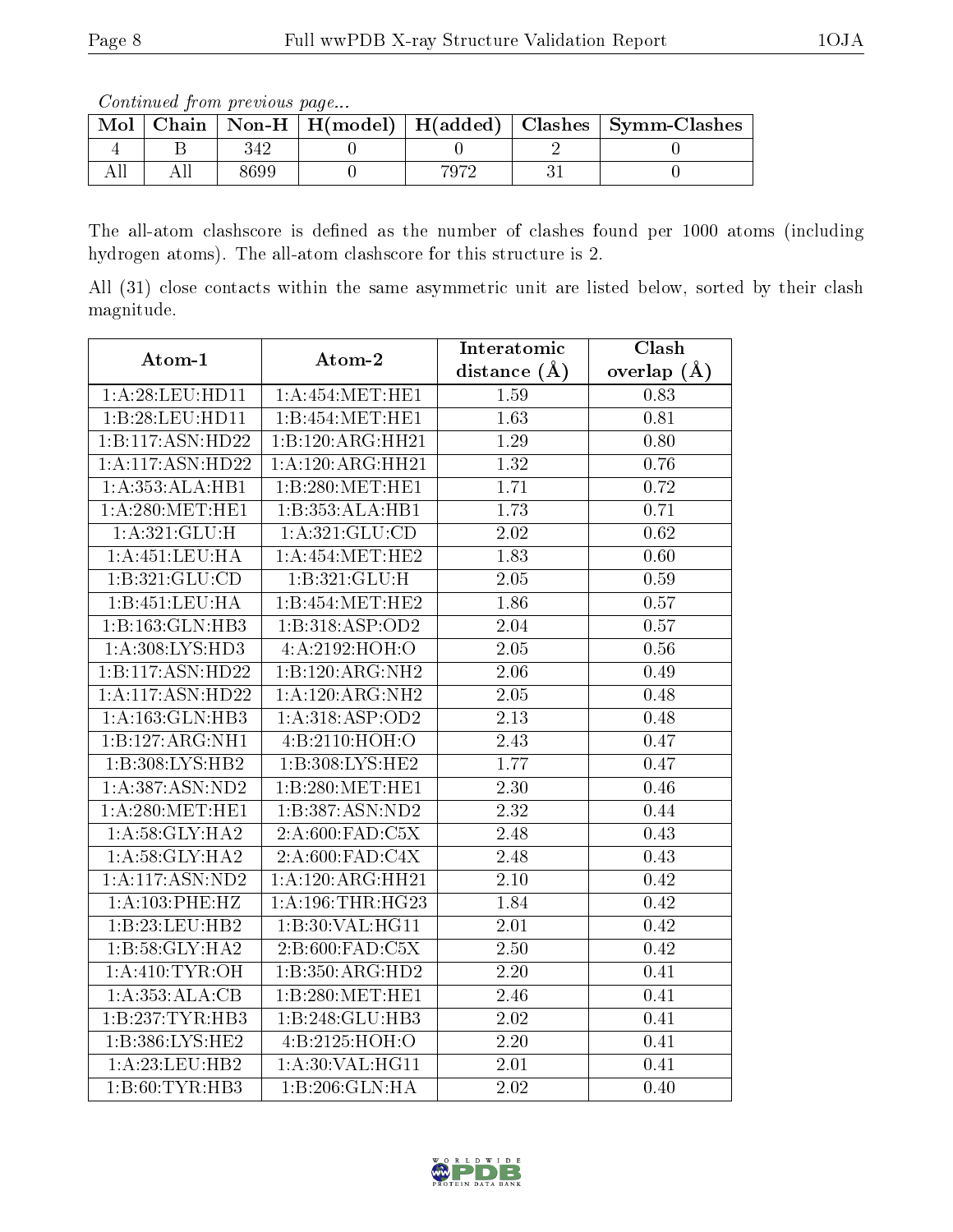There are no symmetry-related clashes.

### 5.3 Torsion angles (i)

#### 5.3.1 Protein backbone  $(i)$

In the following table, the Percentiles column shows the percent Ramachandran outliers of the chain as a percentile score with respect to all X-ray entries followed by that with respect to entries of similar resolution.

The Analysed column shows the number of residues for which the backbone conformation was analysed, and the total number of residues.

| Mol | Chain | Analysed                           | <b>Favoured</b>   Allowed   Outliers |           | Percentiles                     |  |
|-----|-------|------------------------------------|--------------------------------------|-----------|---------------------------------|--|
|     |       | $497/520(96\%)$                    | $487 (98\%)$   10 (2\%)              |           |                                 |  |
|     |       | 492/520(95%)                       | 481 (98%)   11 (2%)                  |           | $\vert$ 100 $\vert$ 100 $\vert$ |  |
| All | All   | $989/1040$ $(95\%)$   968 $(98\%)$ |                                      | $21(2\%)$ | $\vert$ 100   100               |  |

There are no Ramachandran outliers to report.

#### 5.3.2 Protein sidechains  $(i)$

In the following table, the Percentiles column shows the percent sidechain outliers of the chain as a percentile score with respect to all X-ray entries followed by that with respect to entries of similar resolution.

The Analysed column shows the number of residues for which the sidechain conformation was analysed, and the total number of residues.

| Mol | Chain | Analysed        | Rotameric  <br>Outliers |           | Percentiles           |  |  |
|-----|-------|-----------------|-------------------------|-----------|-----------------------|--|--|
|     |       | $427/444(96\%)$ | 419 $(98\%)$            | $8(2\%)$  | 57 <sup>1</sup><br>41 |  |  |
|     | B     | $424/444(96\%)$ | $417(98\%)$             | $7(2\%)$  | 46<br>60              |  |  |
| All | All   | 851/888 (96%)   | 836 (98%)               | $15(2\%)$ | 43<br>59              |  |  |

All (15) residues with a non-rotameric sidechain are listed below:

| Mol | Chain | Res | Type |
|-----|-------|-----|------|
|     |       | 92  | VAL  |
|     |       | 93  | LYS  |
|     |       | 243 | GLU  |
|     |       | 280 | MET  |
|     |       | 308 | LYS  |

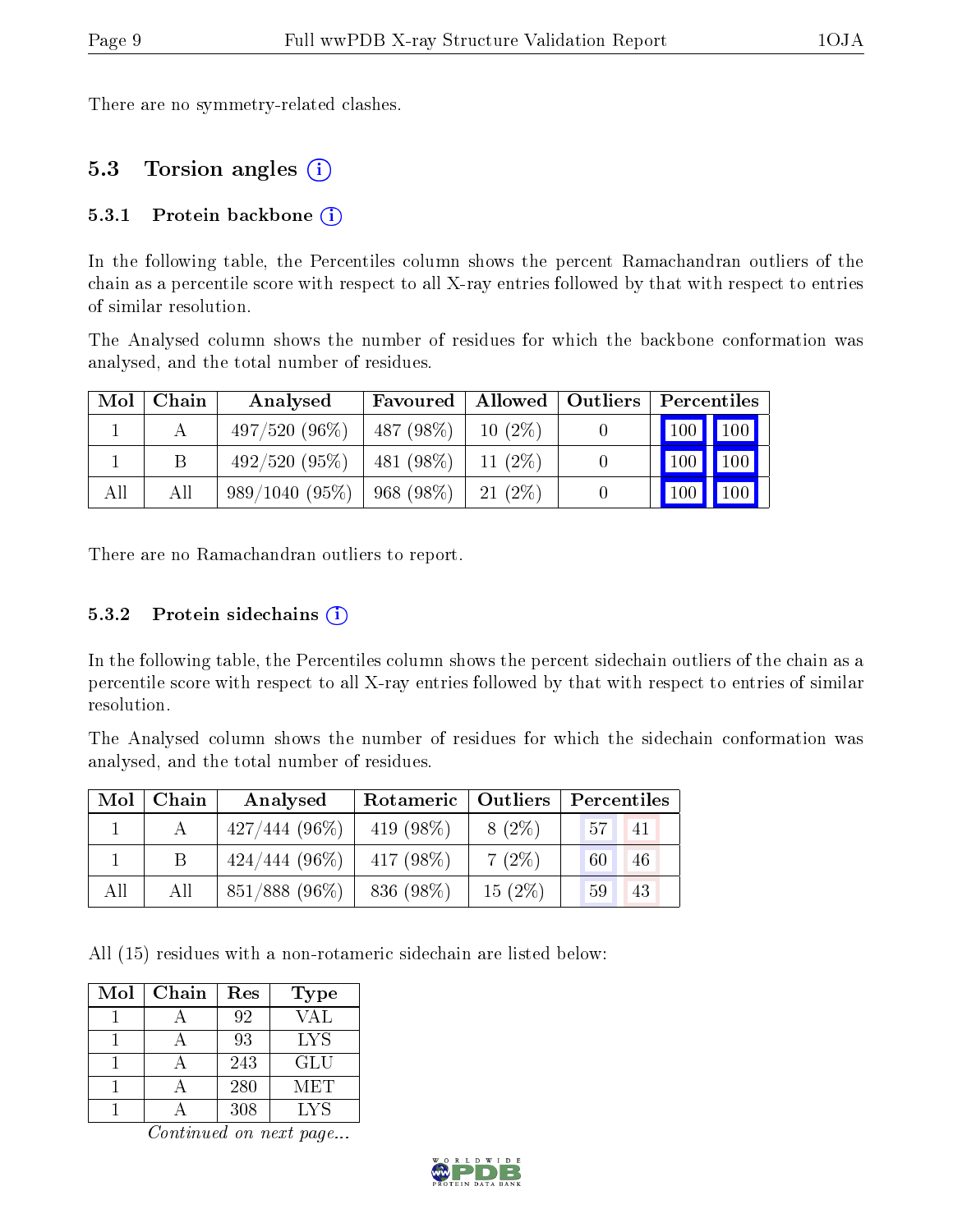| Mol          | Chain | Res | Type       |
|--------------|-------|-----|------------|
| $\mathbf{1}$ | А     | 350 | ARG        |
| 1            | А     | 397 | <b>CYS</b> |
| 1            | А     | 498 | LEU        |
| $\mathbf{1}$ | B     | 92  | <b>VAL</b> |
| 1            | В     | 93  | <b>LYS</b> |
| $\mathbf{1}$ | Β     | 243 | GLU        |
| 1            | В     | 280 | MET        |
| 1            | В     | 308 | <b>LYS</b> |
| 1            | В     | 350 | $\rm{ARG}$ |
| 1            | R     | 496 | ILE        |

Some sidechains can be flipped to improve hydrogen bonding and reduce clashes. All (6) such sidechains are listed below:

| Mol | Chain | Res | <b>Type</b> |
|-----|-------|-----|-------------|
|     |       | 117 | <b>ASN</b>  |
|     |       | 452 | <b>HIS</b>  |
|     |       | 485 | <b>HIS</b>  |
|     | R     | 116 | <b>ASN</b>  |
|     |       | 117 | <b>ASN</b>  |
|     |       | 452 | HIS         |

#### $5.3.3$  RNA  $(i)$

There are no RNA molecules in this entry.

### 5.4 Non-standard residues in protein, DNA, RNA chains (i)

There are no non-standard protein/DNA/RNA residues in this entry.

### 5.5 Carbohydrates  $(i)$

There are no carbohydrates in this entry.

### 5.6 Ligand geometry (i)

4 ligands are modelled in this entry.

In the following table, the Counts columns list the number of bonds (or angles) for which Mogul statistics could be retrieved, the number of bonds (or angles) that are observed in the model and

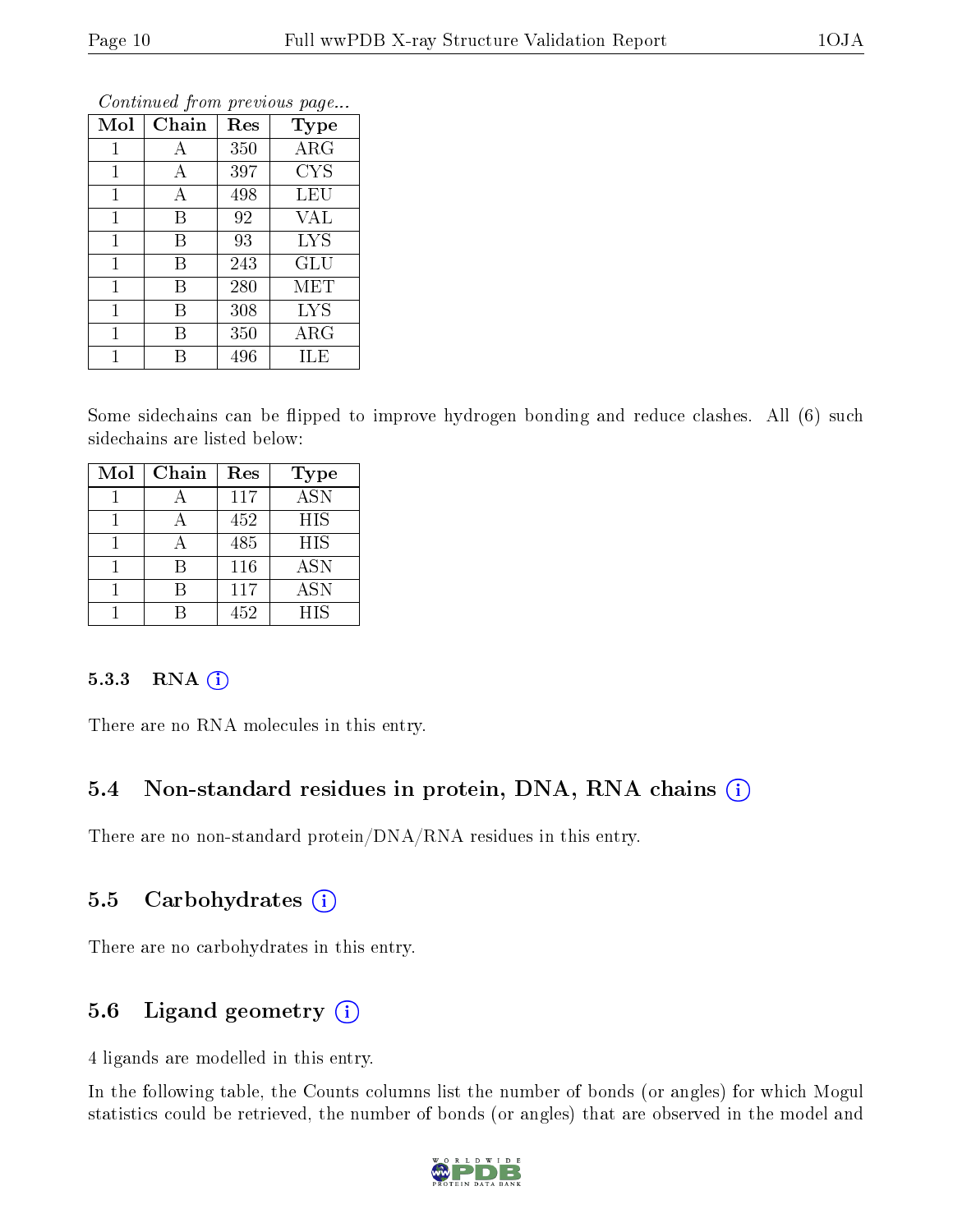the number of bonds (or angles) that are defined in the Chemical Component Dictionary. The Link column lists molecule types, if any, to which the group is linked. The Z score for a bond length (or angle) is the number of standard deviations the observed value is removed from the expected value. A bond length (or angle) with  $|Z| > 2$  is considered an outlier worth inspection. RMSZ is the root-mean-square of all Z scores of the bond lengths (or angles).

| Mol            | Type       | Chain | Res | Link                     | Bond lengths |      |                            | Bond angles |      |             |
|----------------|------------|-------|-----|--------------------------|--------------|------|----------------------------|-------------|------|-------------|
|                |            |       |     |                          | Counts       | RMSZ | # $ Z  > 2$                | Counts      | RMSZ | # $ Z  > 2$ |
| 3              | ISN        | А     | 601 | $\overline{\phantom{a}}$ | 12, 12, 12   | 2.40 | (33%)<br>$\overline{4}$    | 17,17,17    | 3.46 | 8(47%)      |
| $\overline{2}$ | FAD        | B     | 600 |                          | 51, 58, 58   | 1.42 | $5(9\%)$                   | 60,89,89    | 1.69 | $10(16\%)$  |
| $\overline{2}$ | FAD        | А     | 600 |                          | 51, 58, 58   | 1.40 | $(11\%)$<br>6 <sup>1</sup> | 60,89,89    | 1.87 | $12(20\%)$  |
| 3              | <b>ISN</b> | B     | 601 | $\sim$                   | 12, 12, 12   | 2.39 | 5(41%)                     | 17,17,17    | 3.25 | 8(47%)      |

In the following table, the Chirals column lists the number of chiral outliers, the number of chiral centers analysed, the number of these observed in the model and the number defined in the Chemical Component Dictionary. Similar counts are reported in the Torsion and Rings columns. '-' means no outliers of that kind were identified.

| Mol | Type       | Chain | Res     | Link   Chirals | <b>Torsions</b> | Rings    |
|-----|------------|-------|---------|----------------|-----------------|----------|
|     | ISN        |       | 601     |                |                 | 0/2/2/2  |
|     | FAD        |       | 600     |                | 1/30/50/50      | 0/6/6/6  |
|     | <b>FAD</b> |       | 600     |                | 2/30/50/50      | 0/6/6/6  |
|     | ISN        |       | $601\,$ |                |                 | ົດ<br>ົດ |

| Mol            | Chain            | Res | <b>Type</b> | Atoms      | $\mathbf{Z}$ | Observed $(A)$ | Ideal(A) |
|----------------|------------------|-----|-------------|------------|--------------|----------------|----------|
| 2              | А                | 600 | FAD         | $C10-N1$   | 5.82         | 1.40           | 1.33     |
| 3              | А                | 601 | <b>ISN</b>  | $C1-C6$    | 4.90         | 1.47           | 1.41     |
| 3              | $\boldsymbol{B}$ | 601 | <b>ISN</b>  | $C1-C6$    | 4.87         | 1.47           | 1.41     |
| 3              | А                | 601 | <b>ISN</b>  | $C10-C7$   | $-4.87$      | 1.49           | 1.56     |
| $\overline{2}$ | $\boldsymbol{B}$ | 600 | FAD         | $C10-N1$   | 4.75         | 1.39           | 1.33     |
| 3              | B                | 601 | <b>ISN</b>  | $C10-C7$   | $-4.53$      | 1.50           | 1.56     |
| $\overline{2}$ | B                | 600 | FAD         | $C4X-N5$   | 4.40         | 1.39           | 1.33     |
| $\overline{2}$ | $\boldsymbol{B}$ | 600 | FAD         | $C4-N3$    | 3.84         | 1.39           | 1.33     |
| $\overline{2}$ | A                | 600 | FAD         | $C4X-N5$   | 3.75         | 1.38           | 1.33     |
| $\overline{2}$ | А                | 600 | FAD         | $C2A-NSA$  | 3.44         | 1.37           | 1.32     |
| $\overline{2}$ | B                | 600 | FAD         | $C2A-NSA$  | 3.30         | 1.37           | 1.32     |
| $\overline{2}$ | А                | 600 | FAD         | $C4-N3$    | 3.23         | 1.38           | 1.33     |
| 3              | А                | 601 | <b>ISN</b>  | O8-C7      | 2.73         | 1.29           | 1.23     |
| 3              | B                | 601 | <b>ISN</b>  | O8-C7      | 2.60         | 1.28           | 1.23     |
| $\overline{2}$ | А                | 600 | FAD         | $C1'$ -N10 | 2.40         | 1.50           | 1.48     |
| 3              | А                | 601 | <b>ISN</b>  | $O11-C10$  | 2.37         | 1.28           | 1.23     |

All (20) bond length outliers are listed below:

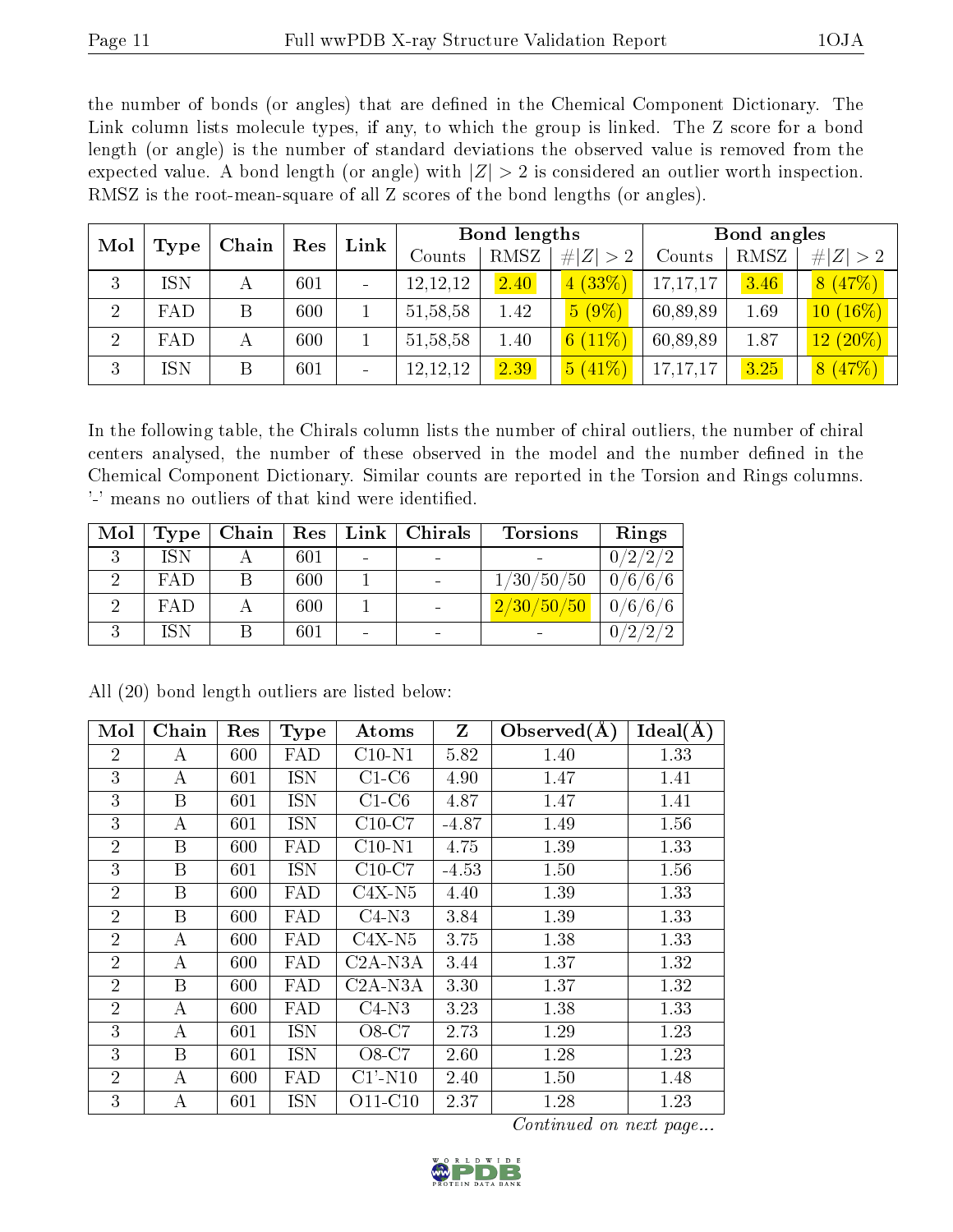| Mol | Chain | Res | <b>Type</b> | Atoms     |         | Observed(A) | Ideal(A |
|-----|-------|-----|-------------|-----------|---------|-------------|---------|
|     |       | 601 | ISN         | $O11-C10$ | 2.36    | l .28       | 1.23    |
|     |       | 600 | FA D        | $C2A-N1A$ | 2.27    | 1.38        | 1.33    |
|     |       | 601 | ISN         | $C6-N1$   | $-2.20$ | $1.34\,$    | 1.38    |
|     |       | 600 | FAD         | $C5X-N5$  | 2.04    | 1.38        | 1.35    |

All (38) bond angle outliers are listed below:

| Mol            | Chain                   | Res              | <b>Type</b>             | Atoms                         | $\overline{\mathbf{Z}}$ | Observed $\overline{({}^{\circ})}$ | $\text{Ideal}({}^o)$ |
|----------------|-------------------------|------------------|-------------------------|-------------------------------|-------------------------|------------------------------------|----------------------|
| $\mathbf{3}$   | $\boldsymbol{A}$        | 601              | <b>ISN</b>              | $C7-C10-N1$                   | 8.90                    | 111.50                             | 106.07               |
| $\overline{3}$ | $\, {\bf B}$            | 601              | <b>ISN</b>              | $C7-C10-N1$                   | 8.01                    | 110.96                             | 106.07               |
| $\overline{2}$ | $\boldsymbol{A}$        | 600              | $\overline{\text{FAD}}$ | $\overline{C4-N3-C2}$         | 6.59                    | 120.70                             | 115.14               |
| $\overline{2}$ | $\, {\bf B}$            | 600              | FAD                     | $\overline{C4-N3-C2}$         | 5.60                    | 119.87                             | 115.14               |
| $\overline{2}$ | $\overline{B}$          | 600              | <b>FAD</b>              | $N3A-C2A-N1A$                 | $-5.50$                 | 120.08                             | 128.68               |
| $\overline{3}$ | $\boldsymbol{A}$        | 601              | <b>ISN</b>              | O8-C7-C10                     | 5.11                    | 128.03                             | 123.73               |
| $\overline{2}$ | A                       | 600              | FAD                     | $N3A-C2A-N1A$                 | $-5.06$                 | 120.78                             | 128.68               |
| $\overline{3}$ | $\, {\bf B}$            | 601              | <b>ISN</b>              | O8-C7-C10                     | 4.95                    | 127.89                             | 123.73               |
| $\overline{3}$ | $\overline{\mathrm{B}}$ | 601              | <b>ISN</b>              | $C6-C1-C7$                    | $-4.92$                 | 104.28                             | 107.30               |
| $\overline{2}$ | $\overline{\mathbf{B}}$ | 600              | FAD                     | $C10-C4X-N5$                  | $-4.87$                 | 117.89                             | 121.26               |
| $\overline{3}$ | $\boldsymbol{A}$        | 601              | <b>ISN</b>              | $\overline{\text{C6-N1-C10}}$ | $-4.48$                 | 108.56                             | $111.\overline{38}$  |
| $\overline{3}$ | $\overline{\rm A}$      | 601              | <b>ISN</b>              | $C6-C1-C7$                    | $-4.18$                 | 104.73                             | 107.30               |
| $\overline{2}$ | $\boldsymbol{A}$        | 600              | FAD                     | $\overline{C1' - N10-C9A}$    | 4.18                    | 121.59                             | 118.29               |
| $\overline{3}$ | $\overline{\mathrm{B}}$ | 601              | <b>ISN</b>              | $C2-C1-C6$                    | 3.87                    | 122.97                             | 118.83               |
| $\overline{3}$ | A                       | 601              | <b>ISN</b>              | $C2-C1-C6$                    | $\overline{3.85}$       | 122.96                             | 118.83               |
| $\overline{2}$ | A                       | 600              | FAD                     | $C4X-C10-N10$                 | $-3.83$                 | 116.37                             | 120.30               |
| $\overline{3}$ | $\overline{\mathbf{B}}$ | 601              | <b>ISN</b>              | $C6-N1-C10$                   | $-3.53$                 | 109.16                             | 111.38               |
| $\overline{2}$ | $\boldsymbol{A}$        | 600              | <b>FAD</b>              | $C10-C4X-N5$                  | $-3.50$                 | 118.84                             | 121.26               |
| $\overline{2}$ | $\boldsymbol{A}$        | 600              | FAD                     | $C5'-C4'-C3'$                 | $-3.30$                 | 105.82                             | 112.20               |
| $\overline{2}$ | А                       | 600              | FAD                     | $C4X-C4-N3$                   | $-3.22$                 | 119.03                             | 123.43               |
| $\overline{3}$ | $\overline{\rm A}$      | $\overline{601}$ | <b>ISN</b>              | $C1-C7-C10$                   | $-3.18$                 | 103.63                             | 104.99               |
| $\overline{2}$ | $\overline{B}$          | 600              | FAD                     | $C4X-C10-N10$                 | $-3.11$                 | 117.11                             | 120.30               |
| $\overline{2}$ | $\overline{B}$          | 600              | $\overline{\text{FAD}}$ | $C5'-C4'-C3'$                 | $\overline{-3.09}$      | 106.24                             | 112.20               |
| $\overline{3}$ | $\overline{\mathrm{B}}$ | 601              | <b>ISN</b>              | $C1-C6-N1$                    | $3.07\,$                | 111.74                             | 108.22               |
| $\overline{2}$ | $\, {\bf B}$            | 600              | $\overline{\text{FAD}}$ | $\overline{\text{C4X-C4-N3}}$ | $-2.97$                 | 119.37                             | 123.43               |
| $\overline{3}$ | $\boldsymbol{A}$        | 601              | <b>ISN</b>              | $C1-C6-N1$                    | $\overline{2.92}$       | 111.56                             | 108.22               |
| $\overline{2}$ | $\overline{A}$          | 600              | $\overline{\text{FAD}}$ | $C5A-C6A-NGA$                 | 2.70                    | 124.45                             | 120.35               |
| $\overline{3}$ | $\overline{B}$          | 601              | <b>ISN</b>              | $C1-C7-C10$                   | $-2.67$                 | 103.85                             | 104.99               |
| $\overline{3}$ | $\boldsymbol{A}$        | 601              | <b>ISN</b>              | $C3-C2-C1$                    | $-2.66$                 | 114.79                             | 119.81               |
| $\overline{2}$ | $\, {\bf B}$            | 600              | ${\rm FAD}$             | $C4X-N5-C5X$                  | $2.45\,$                | 119.22                             | 116.77               |
| $\overline{2}$ | $\overline{A}$          | $\overline{600}$ | FAD                     | $C2A-N1A-C6A$                 | 2.44                    | 122.92                             | 118.75               |
| $\overline{3}$ | $\, {\bf B}$            | 601              | <b>ISN</b>              | $C3-C2-C1$                    | $-2.39$                 | 115.29                             | 119.81               |
| $\overline{2}$ | $\boldsymbol{A}$        | 600              | $\overline{\text{FAD}}$ | $C9A-C5X-N5$                  | $-2.32$                 | 118.74                             | 122.36               |
| $\overline{2}$ | $\boldsymbol{A}$        | 600              | FAD                     | $C1B-N9A-CAA$                 | $-2.31$                 | 122.58                             | 126.64               |

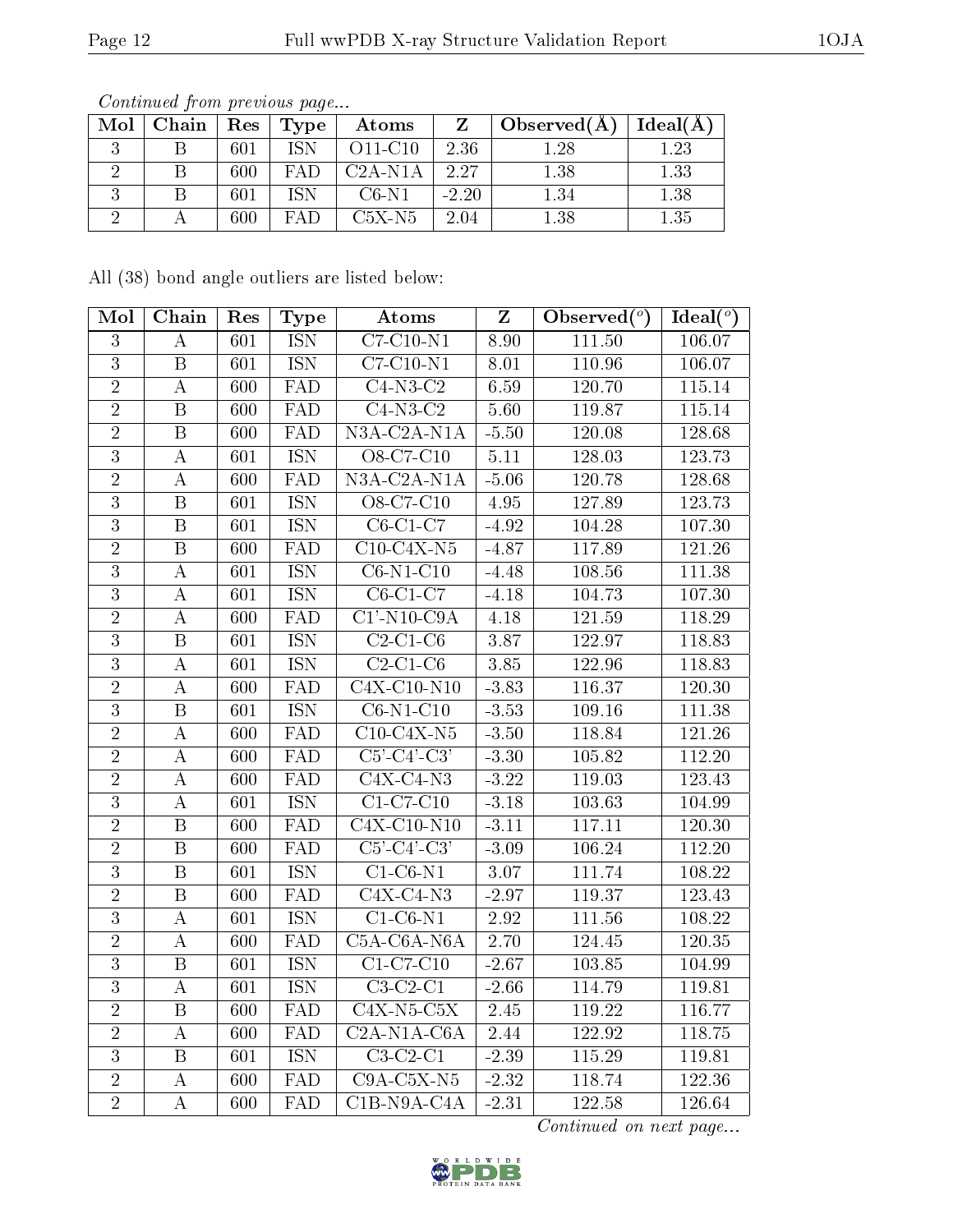| Mol | Chain | Res | Type | Atoms         |         | Observed $(°)$ | Ideal(°) |
|-----|-------|-----|------|---------------|---------|----------------|----------|
|     |       | 600 | FAD. | C4-C4X-N5     | 2.16    | 121.06         | 118.60   |
|     |       | 600 | FAD. | $C9A-C5X-N5$  | $-2.13$ | 119.02         | 122.36   |
|     |       | 600 | FA D | $C2A-N1A-C6A$ | 2.09    | 122.33         | 118.75   |
|     |       | 600 | FAD. | $C7M-C7-C6$   | $-2.03$ | 115.48         | 120.34   |

There are no chirality outliers.

All (3) torsion outliers are listed below:

| $Mol$   Chain |     | Res   Type | Atoms             |
|---------------|-----|------------|-------------------|
|               | 600 | FA D       | $PA-O3P-P-O5'$    |
|               | 600 | FA D       | $O4B-C4B-C5B-O5B$ |
|               | 600 | FA D       | $O4B-C4B-C5B-O5B$ |

There are no ring outliers.

2 monomers are involved in 3 short contacts:

|  |  | $\text{Mol}$   Chain   Res   Type   Clashes   Symm-Clashes |
|--|--|------------------------------------------------------------|
|  |  |                                                            |
|  |  |                                                            |

The following is a two-dimensional graphical depiction of Mogul quality analysis of bond lengths, bond angles, torsion angles, and ring geometry for all instances of the Ligand of Interest. In addition, ligands with molecular weight > 250 and outliers as shown on the validation Tables will also be included. For torsion angles, if less then 5% of the Mogul distribution of torsion angles is within 10 degrees of the torsion angle in question, then that torsion angle is considered an outlier. Any bond that is central to one or more torsion angles identified as an outlier by Mogul will be highlighted in the graph. For rings, the root-mean-square deviation (RMSD) between the ring in question and similar rings identified by Mogul is calculated over all ring torsion angles. If the average RMSD is greater than 60 degrees and the minimal RMSD between the ring in question and any Mogul-identified rings is also greater than 60 degrees, then that ring is considered an outlier. The outliers are highlighted in purple. The color gray indicates Mogul did not find sufficient equivalents in the CSD to analyse the geometry.

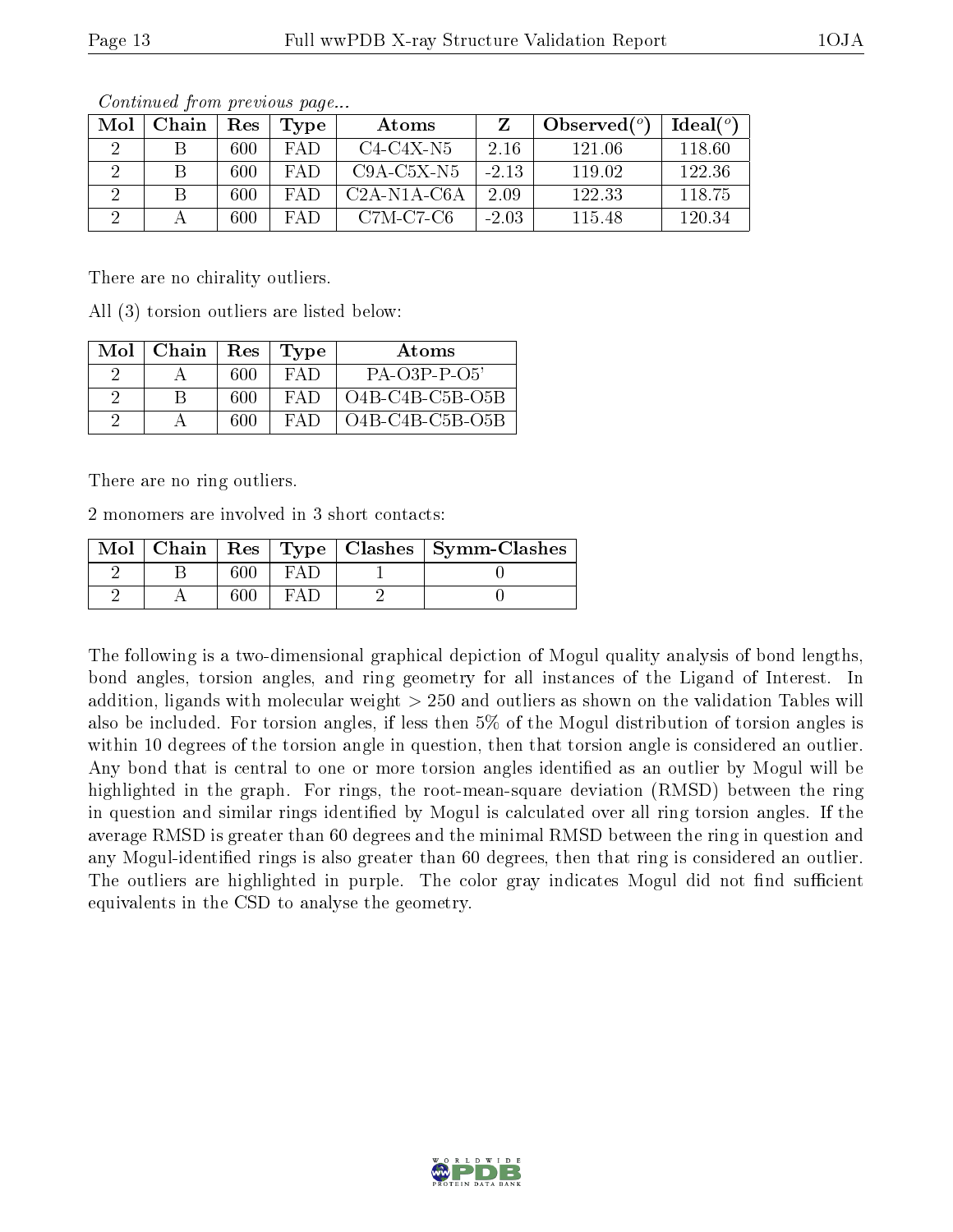

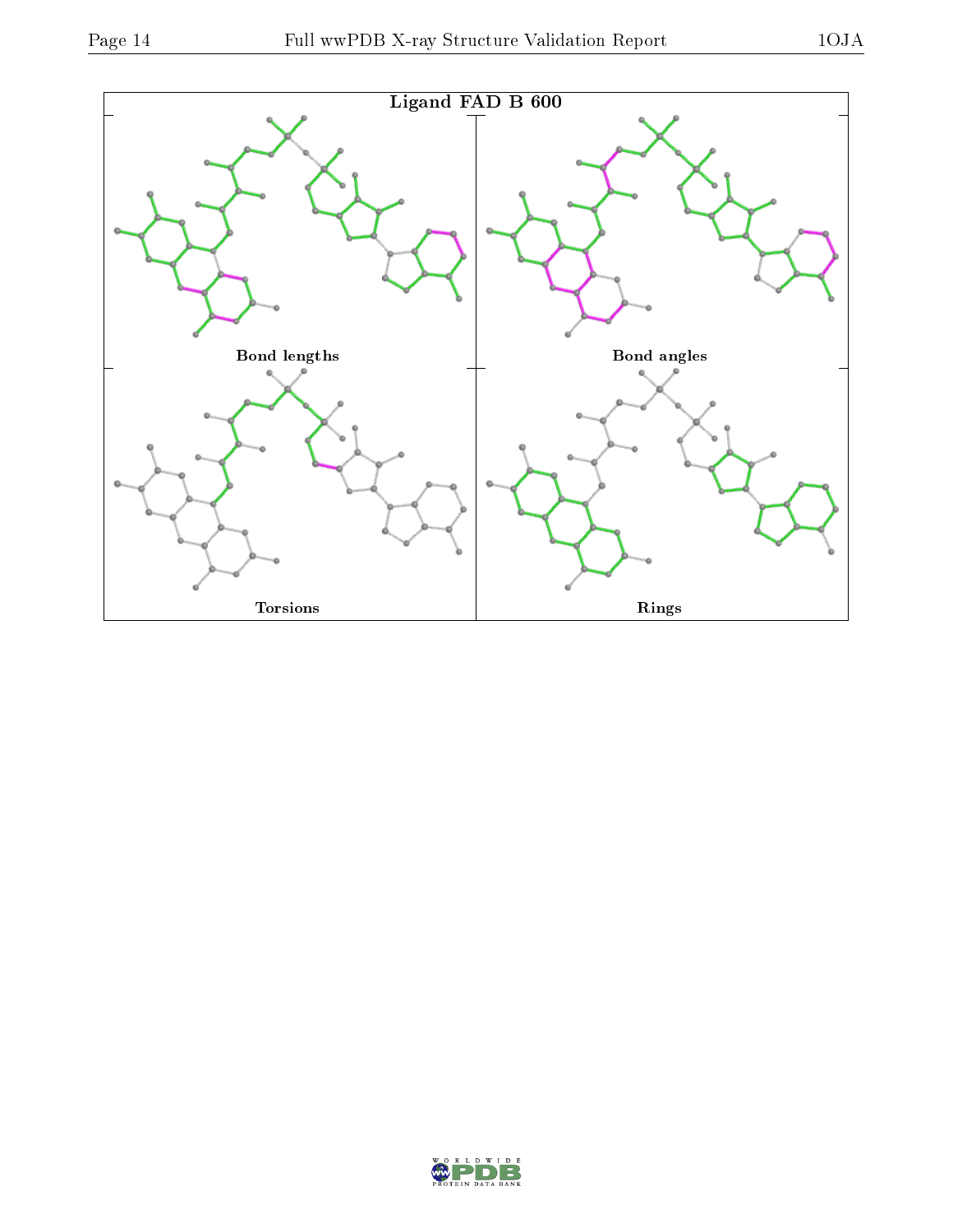



## 5.7 [O](https://www.wwpdb.org/validation/2017/XrayValidationReportHelp#nonstandard_residues_and_ligands)ther polymers (i)

There are no such residues in this entry.

## 5.8 Polymer linkage issues (i)

There are no chain breaks in this entry.

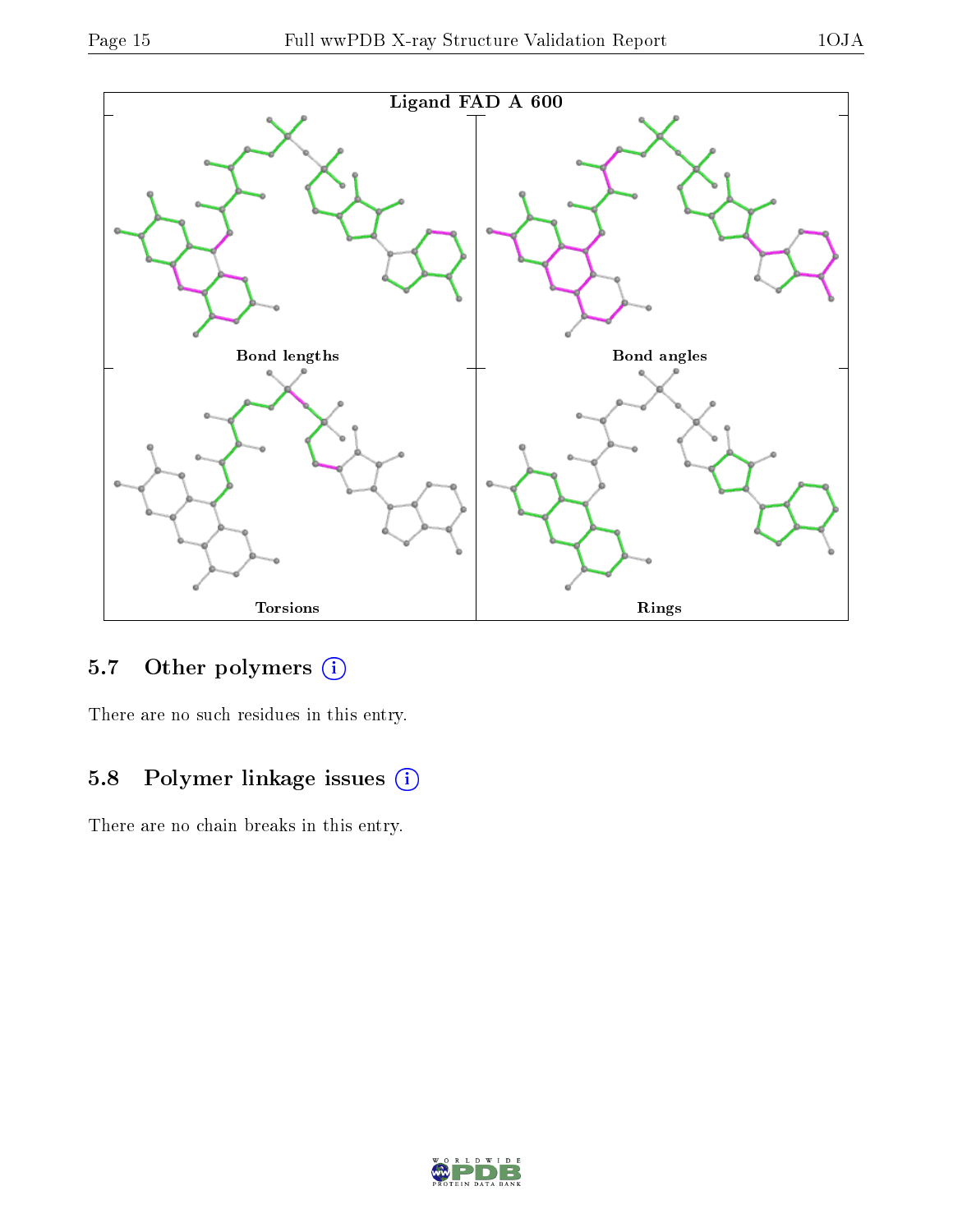## 6 Fit of model and data  $(i)$

## 6.1 Protein, DNA and RNA chains  $(i)$

In the following table, the column labelled  $#RSRZ> 2'$  contains the number (and percentage) of RSRZ outliers, followed by percent RSRZ outliers for the chain as percentile scores relative to all X-ray entries and entries of similar resolution. The OWAB column contains the minimum, median,  $95<sup>th</sup>$  percentile and maximum values of the occupancy-weighted average B-factor per residue. The column labelled ' $Q< 0.9$ ' lists the number of (and percentage) of residues with an average occupancy less than 0.9.

| Mol | Chain | Analysed         | ${ <\hspace{-1.5pt}{\mathrm{RSRZ}} \hspace{-1.5pt}>}$ | $\#\text{RSRZ}{>}2$ |    | $OWAB(A^2)$  | $\rm Q\textcolor{black}{<}0.9$ |
|-----|-------|------------------|-------------------------------------------------------|---------------------|----|--------------|--------------------------------|
|     |       | 499/520(95%)     | 0.09                                                  | $16(3\%)$ 47        | 52 | 4, 9, 25, 51 |                                |
|     |       | $494/520(95\%)$  | 0.16                                                  | $16(3\%)$ 47        | 52 | 4, 9, 25, 49 |                                |
| All | All   | $993/1040(95\%)$ | 0.13                                                  | $32(3\%)$<br>-47    | 52 | 4, 9, 25, 51 |                                |

All (32) RSRZ outliers are listed below:

| Mol            | Chain                   | Res | Type                      | <b>RSRZ</b>      |
|----------------|-------------------------|-----|---------------------------|------------------|
| $\mathbf{1}$   | Β                       | 496 | ILE                       | $5.4\,$          |
| $\mathbf{1}$   | B                       | 495 | <b>LEU</b>                | 4.6              |
| $\overline{1}$ | B                       | 494 | $\rm{AR}\bar{\rm{G}}$     | $\overline{3.7}$ |
| $\mathbf{1}$   | $\boldsymbol{B}$        | 107 | TRP                       | 3.7              |
| $\overline{1}$ | $\overline{\rm A}$      | 107 | TRP                       | $\overline{3.6}$ |
| $\overline{1}$ | $\overline{\rm A}$      | 100 | $\rm{ARG}$                | 3.4              |
| $\overline{1}$ | $\overline{\rm A}$      | 500 | <b>THR</b>                | $\overline{3}.4$ |
| $\overline{1}$ | $\overline{\rm A}$      | 498 | <b>LEU</b>                | $\overline{3.3}$ |
| $\overline{1}$ | $\overline{\mathrm{B}}$ | 354 | $\rm{ARG}$                | 3.0              |
| $\overline{1}$ | $\overline{\rm A}$      | 354 | $\overline{\rm{ARG}}$     | $\overline{2.9}$ |
| $\overline{1}$ | $\overline{\mathrm{B}}$ | 3   | $\overline{\mathrm{ASN}}$ | 2.8              |
| $\overline{1}$ | $\overline{\rm A}$      | 227 | $\overline{\text{ASP}}$   | $\overline{2.7}$ |
| $\overline{1}$ | $\overline{\mathrm{B}}$ | 103 | PHE                       | 2.6              |
| $\overline{1}$ | $\overline{\rm A}$      | 101 | <b>GLY</b>                | 2.5              |
| $\overline{1}$ | $\overline{\rm A}$      | 480 | <b>THR</b>                | 2.4              |
| $\mathbf{1}$   | $\boldsymbol{B}$        | 318 | ASP                       | $2.\overline{4}$ |
| $\overline{1}$ | $\overline{\rm A}$      | 499 | <b>THR</b>                | 2.4              |
| $\mathbf{1}$   | A                       | 3   | <b>ASN</b>                | $2.\overline{3}$ |
| $\overline{1}$ | $\, {\bf B}$            | 93  | <b>LYS</b>                | 2.3              |
| $\overline{1}$ | $\overline{\mathbf{B}}$ | 243 | GLU                       | 2.3              |
| $\mathbf{1}$   | $\boldsymbol{A}$        | 495 | <b>LEU</b>                | 2.2              |
| $\overline{1}$ | B                       | 493 | LEU                       | $2.\overline{2}$ |
| $\overline{1}$ | $\boldsymbol{B}$        | 303 | GLU                       | 2.2              |
| $\overline{1}$ | B                       | 242 | $\rm{\overline{A}RG}$     | 2.2              |

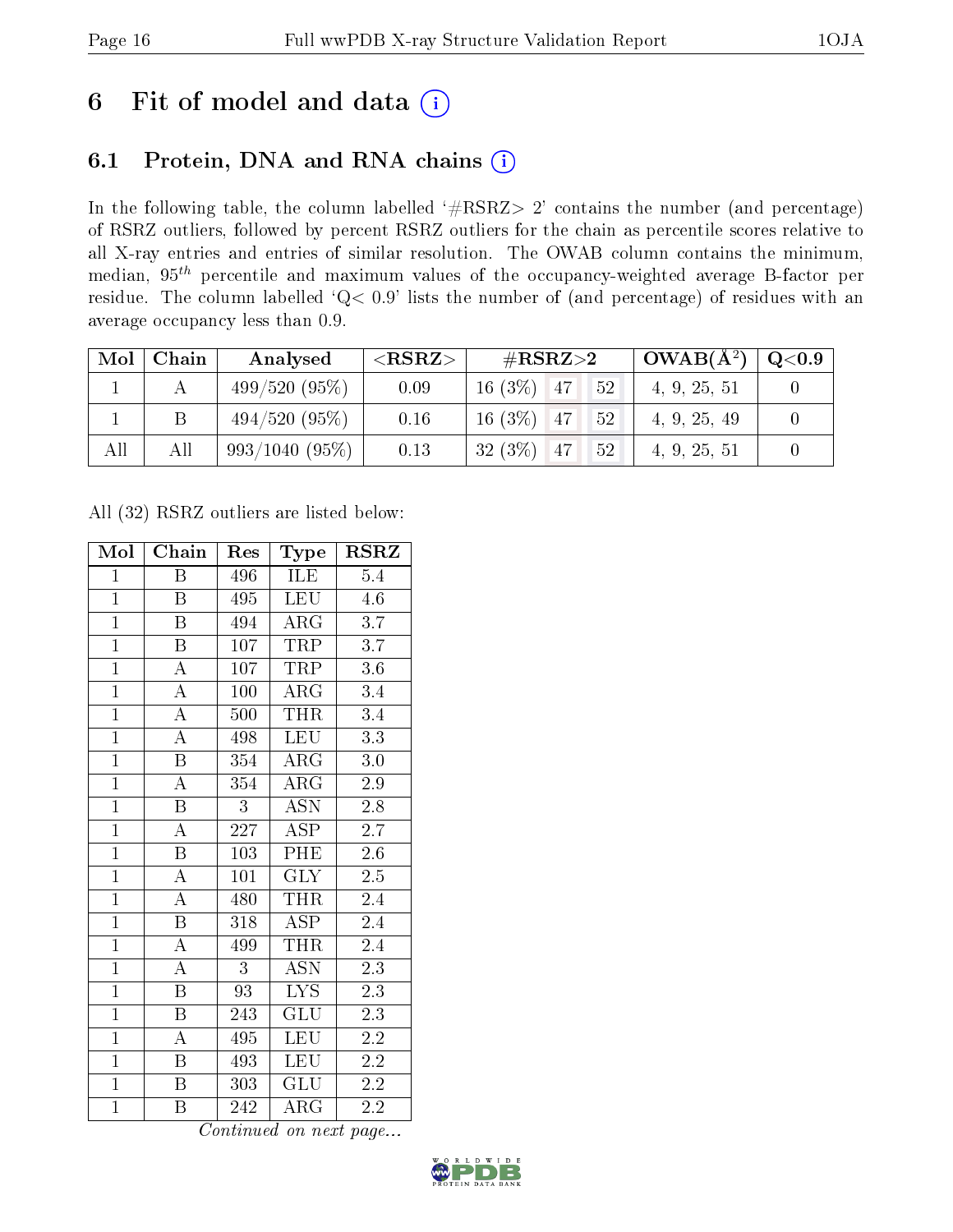| Mol | Chain | Res | <b>Type</b> | <b>RSRZ</b> |
|-----|-------|-----|-------------|-------------|
| 1   | А     | 478 | <b>THR</b>  | 2.2         |
| 1   | А     | 321 | GLU         | 2.1         |
| 1   | А     | 78  | <b>GLU</b>  | 2.1         |
| 1   | В     | 252 | <b>HIS</b>  | 2.1         |
| 1   | А     | 242 | ARG         | 2.1         |
| 1   | В     | 482 | <b>LEU</b>  | 2.0         |
| 1   |       | 501 | ILE         | 2.0         |
|     |       | 479 | THR         | 2.0         |

### 6.2 Non-standard residues in protein, DNA, RNA chains (i)

There are no non-standard protein/DNA/RNA residues in this entry.

#### 6.3 Carbohydrates (i)

There are no carbohydrates in this entry.

### 6.4 Ligands  $(i)$

In the following table, the Atoms column lists the number of modelled atoms in the group and the number defined in the chemical component dictionary. The B-factors column lists the minimum, median,  $95<sup>th</sup>$  percentile and maximum values of B factors of atoms in the group. The column labelled  $Q< 0.9$ ' lists the number of atoms with occupancy less than 0.9.

| Mol | Type <sub>1</sub> | Chain | Res | Atoms |      |      | $RSCC   RSR   B-factors(A2)$ | Q <sub>0.9</sub> |
|-----|-------------------|-------|-----|-------|------|------|------------------------------|------------------|
|     | ISN               |       | 601 |       | 0.86 | 0.18 | 16, 17, 21, 21               |                  |
|     | ISN               |       | 601 | 11/11 | 0.88 | 0.16 | 16, 17, 21, 21               |                  |
|     | FAD               |       | 600 | 53/53 | 0.98 | 0.09 | 3.5.6.8                      |                  |
|     | FAP               |       | 600 | 53/53 | 0.98 | 0.08 | 4.5.6.7                      |                  |

The following is a graphical depiction of the model fit to experimental electron density of all instances of the Ligand of Interest. In addition, ligands with molecular weight  $> 250$  and outliers as shown on the geometry validation Tables will also be included. Each fit is shown from different orientation to approximate a three-dimensional view.

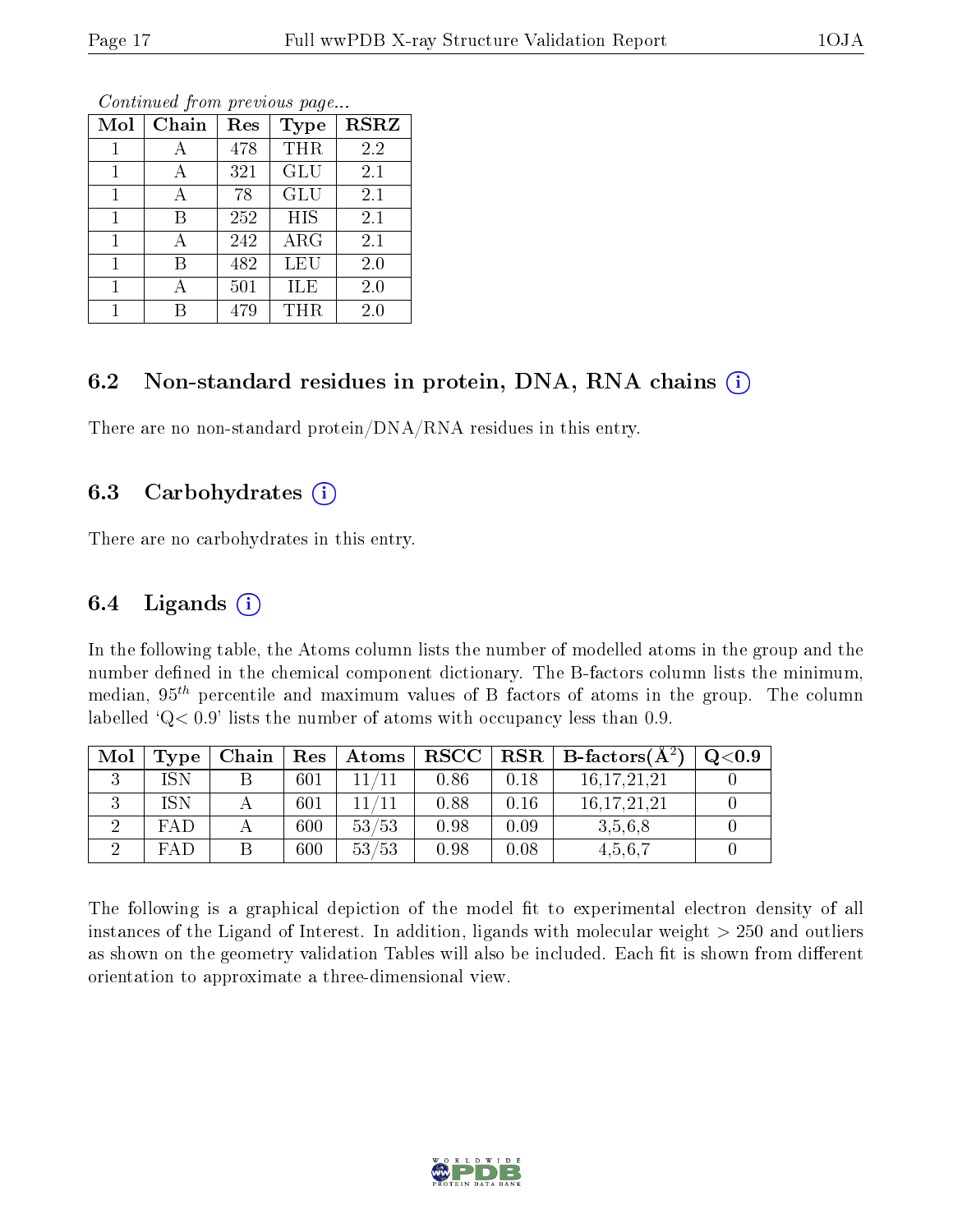